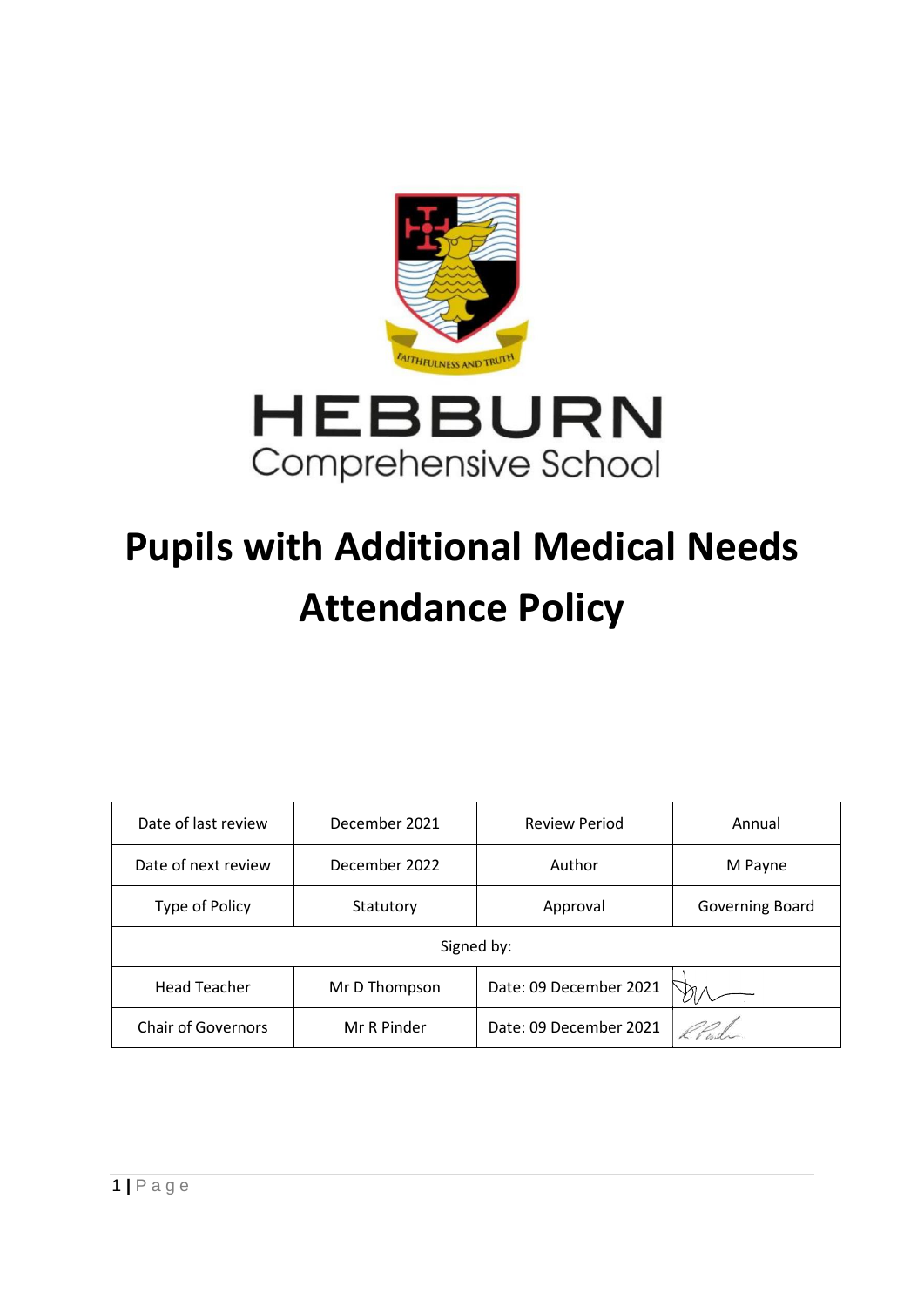# **Contents:**

Statement of Intent

- 1. Legal Framework
- 2. LA Duties
- 3. Definitions
- 4. Roles and Responsibilities
- 5. Managing Absences
- 6. Support for Pupils
- 7. Reintegration
- 8. Information Sharing
- 9. Record Keeping
- 10. Training
- 11. Examinations and Assessments
- 12. Monitoring and Review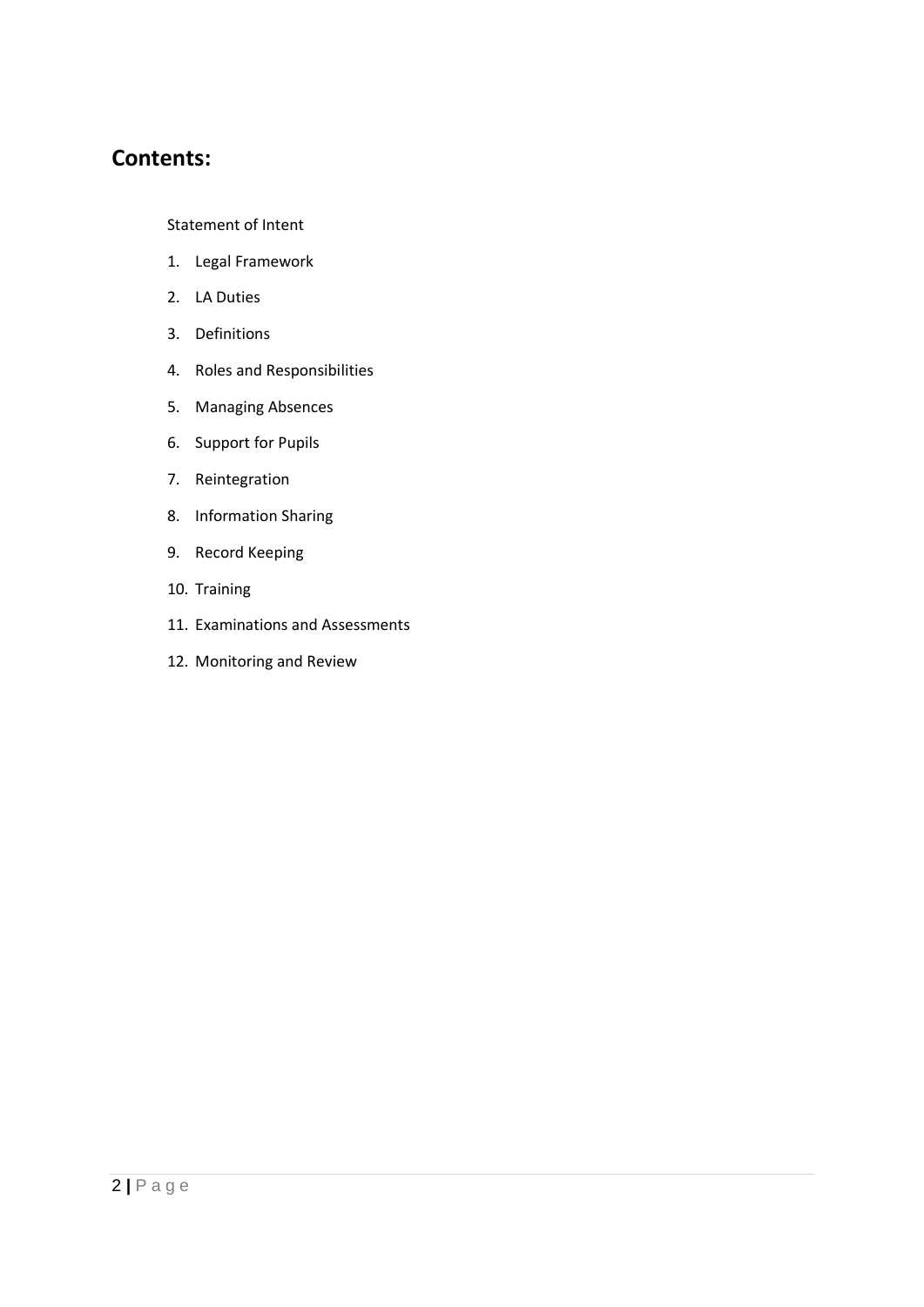# **Statement of Intent**

Hebburn Comprehensive School aims to support the LA and ensure that all children who are unable to attend school due to medical needs, and who would not receive suitable education without such provision, continue to have access to as much education as their medical condition allows, to enable them to reach their full potential.

Due to the nature of their health needs, some children may be admitted to hospital or placed in alternative forms of education provision. We recognise that, whenever possible, pupils should receive their education within their school and the aim of the provision will be to reintegrate pupils back into school as soon as they are well enough.

We understand that we have a continuing role in a pupil's education whilst they are not attending the school and will work with the LA, healthcare partners and families to ensure that all children with medical needs receive the right level of support to enable them to maintain links with their education.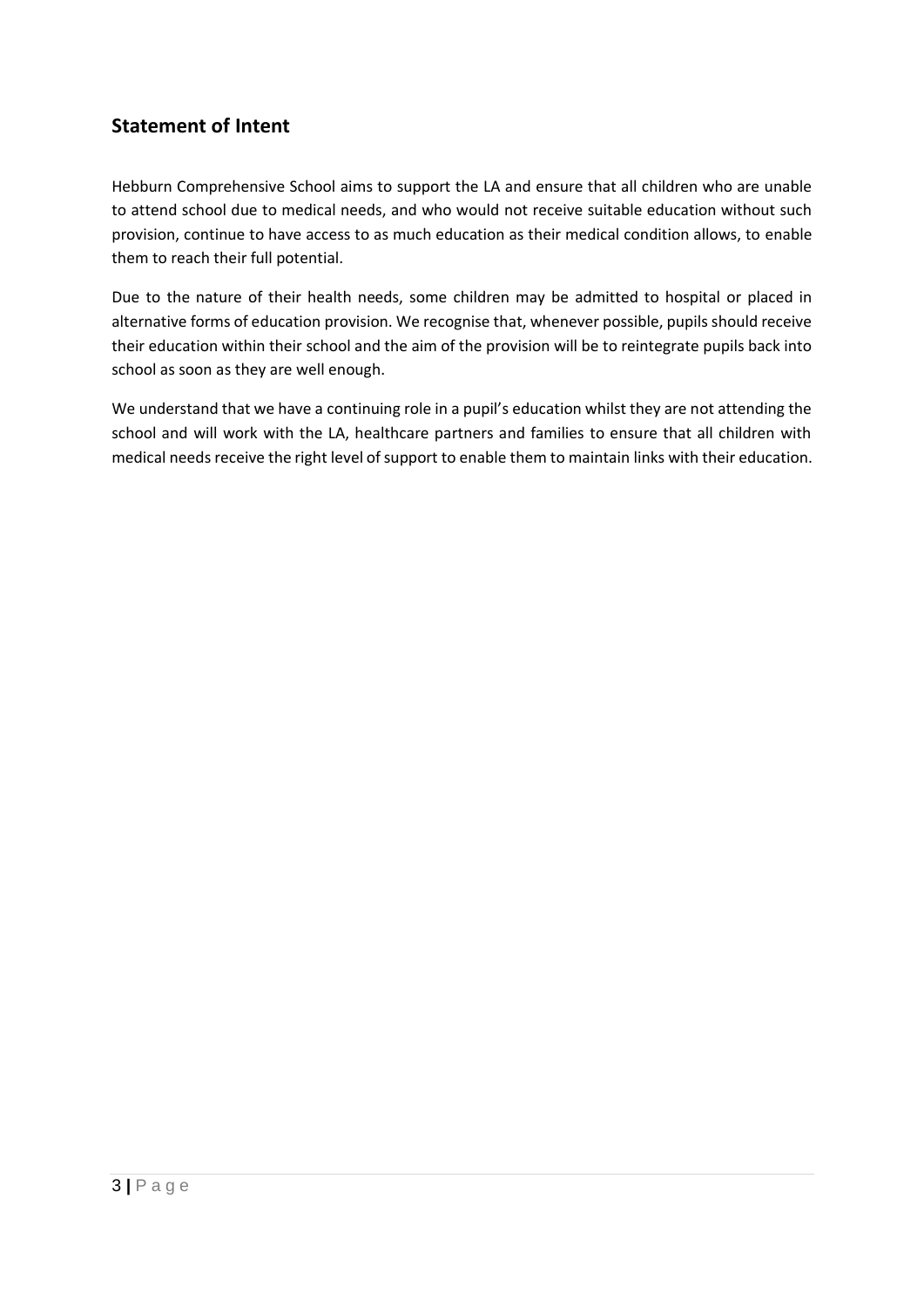#### **1. Legal Framework**

- 1.1. This policy has due regard to all relevant legislation and statutory guidance including, but not limited to, the following:
	- Education Act 1996
	- Equality Act 2010
	- Data Protection Act 2018
	- DfE (2013) 'Ensuring a good education for children who cannot attend school because of health needs'
	- DfE (2015) 'Supporting pupils at school with medical conditions'

### **2. LA Duties**

- 2.1. The LA must arrange suitable full-time education for children of compulsory school age who, because of illness, would not receive suitable education without such provision. The school has a duty to support the LA in doing so.
- 2.2. The LA should:
	- Provide such education as soon as it is clear that a pupil will be away from school for 15 days or more, whether consecutive or cumulative. They should liaise with the appropriate medical professionals to ensure minimal delay in arranging appropriate provision for the pupil.
	- Ensure the education pupils receive is of good quality, allows them to take appropriate qualifications, prevents them from falling behind their peers in school, and allows them to reintegrate successfully back into school as soon as possible.
	- Address the needs of individual pupils in arranging provision.
	- Have a named officer responsible for the education of children with additional health needs and ensure parents know who this is.
	- Have a written, publicly accessible policy statement on their arrangements to comply with their legal duty towards children with additional health needs.
	- Review the provision offered regularly to ensure that it continues to be appropriate for the child and that it is providing suitable education.
	- Give clear policies on the provision of education for children and young people under and over compulsory school age.
- 2.3. The LA should not:
	- Have processes or policies in place which prevent a child from getting the right type of provision and a good education.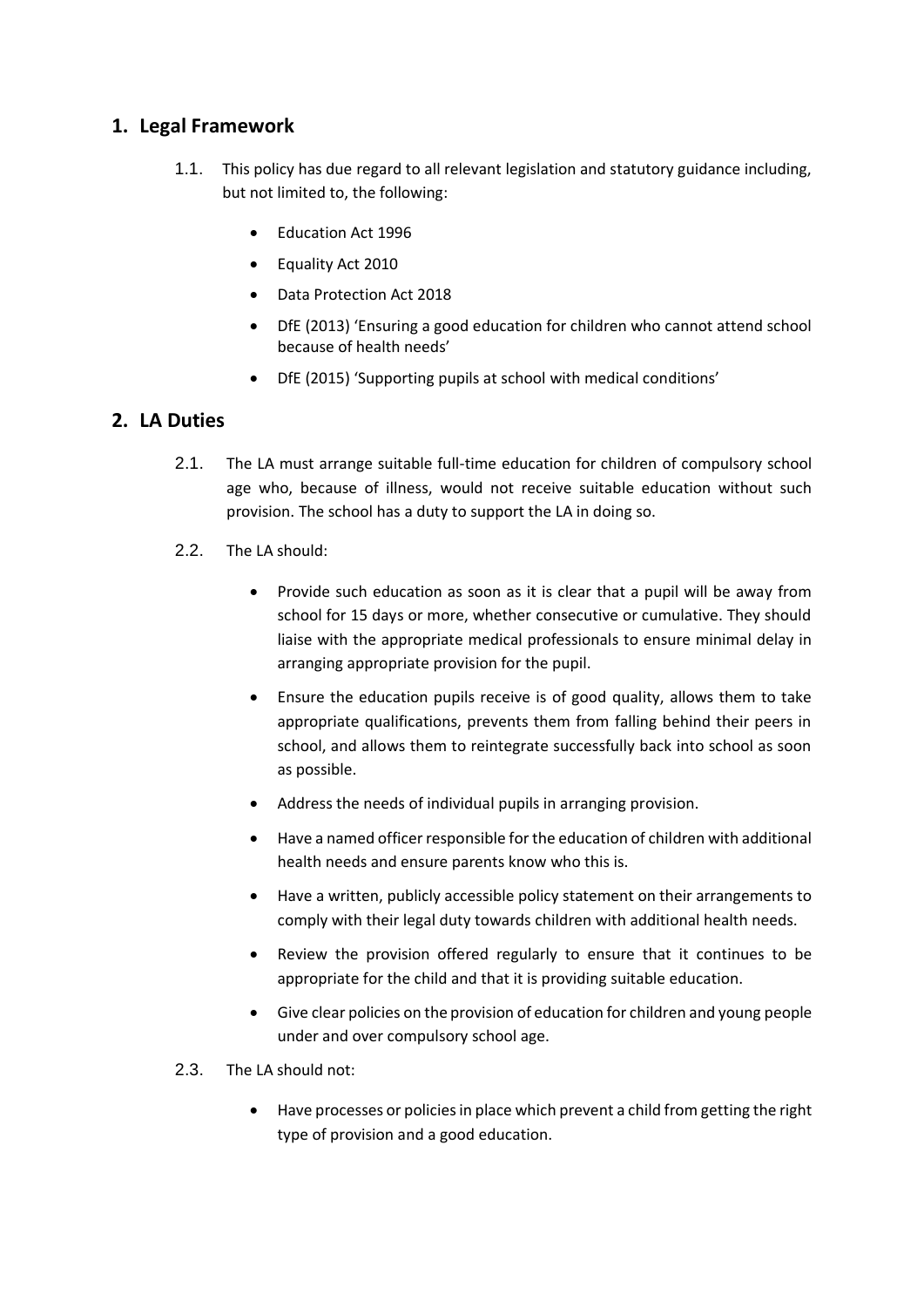- Withhold or reduce the provision, or type of provision, for a child because of how much it will cost.
- Have policies based upon the percentage of time a child is able to attend school rather than whether the child is receiving a suitable education during that attendance.
- Have lists of health conditions which dictate whether or not they will arrange education for children or inflexible policies which result in children going without suitable full-time education (or as much education as their health condition allows them to participate in).

#### **3. Definitions**

- 3.1. Children who are unable to attend school as a result of their medical needs may include those with:
	- Physical health issues.
	- Physical injuries.
	- Mental health problems, including anxiety issues.
	- Emotional difficulties or school refusal.
	- Progressive conditions.
	- Terminal illnesses.
	- Chronic illnesses.
- 3.2. Children who are unable to attend mainstream education for health reasons may attend any of the following:
	- **Hospital school**: a special school within a hospital setting where education is provided to give continuity whilst the child is receiving treatment.
	- **Home tuition**: many LAs have home tuition services that act as a communication channel between schools and pupils on occasions where pupils are too ill to attend school and are receiving specialist medical treatment.
	- **Medical PRUs**: these are LA establishments that provide education for children unable to attend their registered school due to their medical needs.

#### **4. Roles and Responsibilities**

- 4.1. The Governing Body is responsible for:
	- Ensuring arrangements for pupils who cannot attend school as a result of their medical needs are in place and are effectively implemented.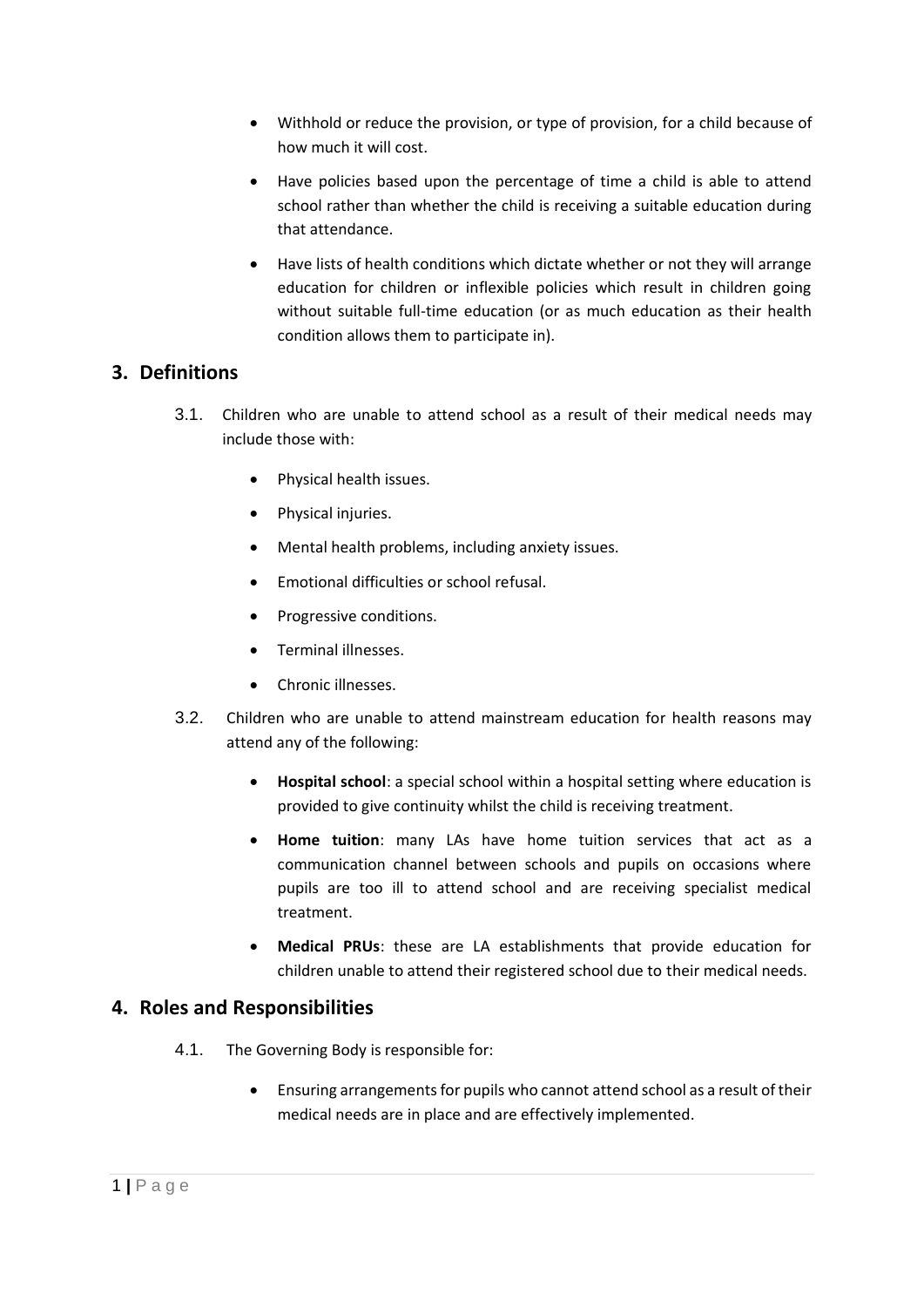- Ensuring the review of the arrangements made for pupils who cannot attend school due to their medical needs.
- Ensuring the roles and responsibilities of those involved in the arrangements to support the needs of pupils are clear and understood by all.
- Ensuring robust systems are in place for dealing with health emergencies and critical incidents, for both on- and off-site activities.
- Ensuring staff with responsibility for supporting pupils with health needs are appropriately trained.
- Approving and reviewing this policy on an annual basis.
- 4.2. The Head Teacher is responsible for:
	- Working with the Governing Body to ensure compliance with the relevant statutory duties when supporting pupils with health needs.
	- Working collaboratively with parents and other professionals to develop arrangements to meet the best interests of children.
	- Ensuring the arrangements put in place to meet pupils' health needs are fully understood by all those involved and acted upon.
	- Appointing a named member of staff who is responsible for pupils with healthcare needs and liaises with parents, pupils, the LA, key workers and others involved in the pupil's care.
	- Ensuring the support put in place focusses on and meets the needs of individual pupils.
	- Arranging appropriate training for staff with responsibility for supporting pupils with health needs.
	- Providing teachers who support pupils with health needs with suitable information relating to a pupil's health condition and the possible effect the condition and/or medication taken has on the pupil.
	- Providing reports to the Governing Body on the effectiveness of the arrangements in place to meet the health needs of pupils.
	- Notifying the LA when a pupil is likely to be away from the school for a significant period of time due to their health needs.
- 4.3. The named member of staff is Mrs M Payne. They are responsible for:
	- Dealing with pupils who are unable to attend school because of medical needs.
	- Actively monitoring pupil progress and reintegration into school.
	- Supplying pupils' education providers with information about the child's capabilities, progress and outcomes.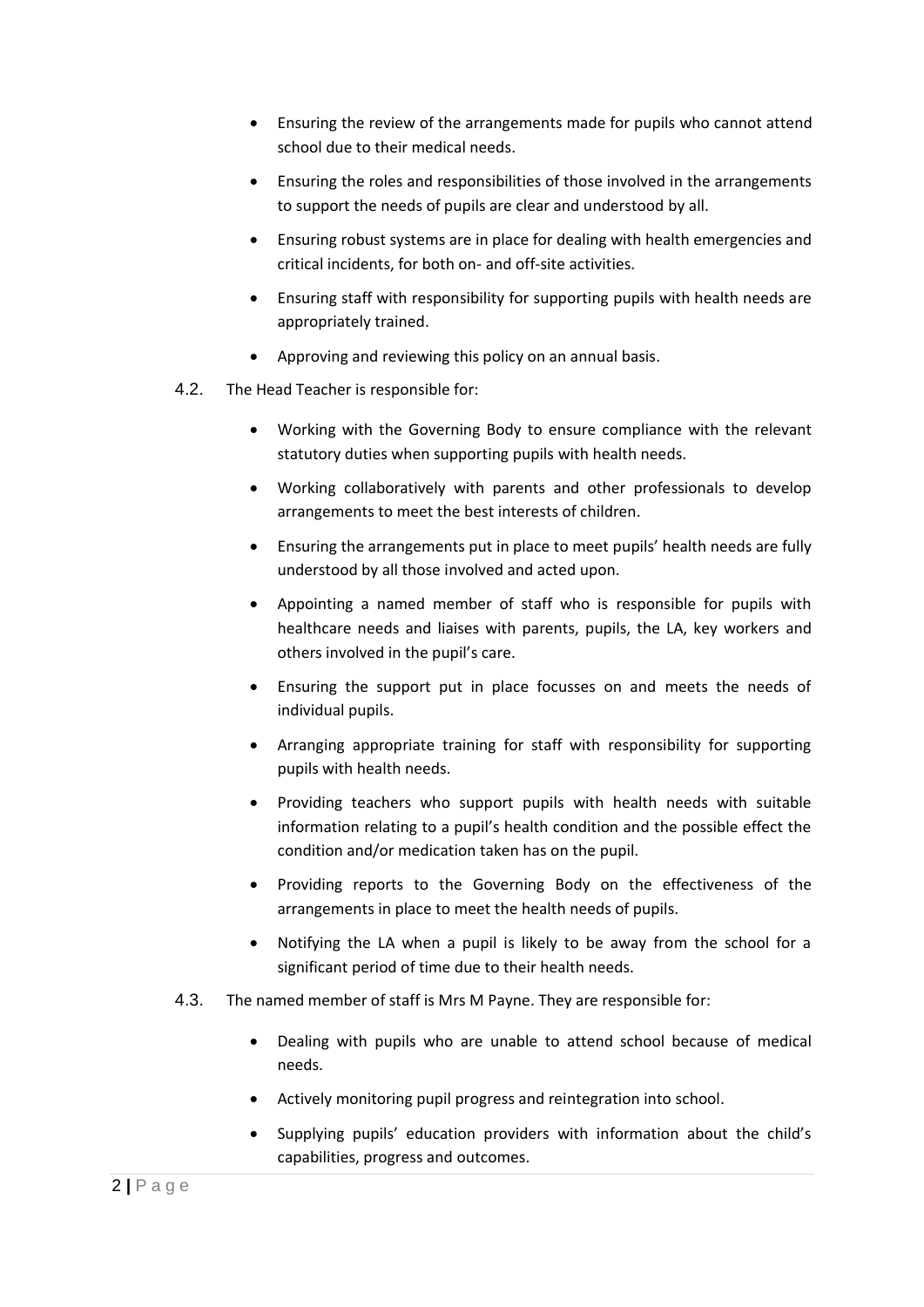- Liaising with the Head Teacher, education providers and parents to determine pupils' programmes of study whilst they are absent from school.
- Keeping pupils informed about school events and encouraging communication with their peers.
- Providing a link between pupils and their parents, and the LA.
- 4.4. Teachers and support staff are responsible for:
	- Understanding confidentiality in respect of pupils' health needs.
	- Designing lessons and activities in a way that allows those with health needs to participate fully and ensuring pupils are not excluded from activities that they wish to take part in without a clear evidence-based reason.
	- Understanding their role in supporting pupils with health needs and ensuring they attend the required training.
	- Ensuring they are aware of the needs of their pupils through the appropriate and lawful sharing of the individual pupil's health needs.
	- Ensuring they are aware of the signs, symptoms and triggers of common lifethreatening medical conditions and know what to do in an emergency.
	- Keeping parents informed of how their child's health needs are affecting them whilst in the school.
- 4.5. Parents are expected to:
	- Ensure the regular and punctual attendance of their child at the school where possible.
	- Work in partnership with the school to ensure the best possible outcomes for their child.
	- Notify the school of the reason for any of their child's absences without delay.
	- Provide the school with sufficient and up-to-date information about their child's medical needs.
	- Attend meetings to discuss how support for their child should be planned.

#### **5. Managing Absences**

- 5.1. Parents are advised to contact the school on the first day their child is unable to attend due to illness.
- 5.2. Absences due to illness will be authorised unless the school has genuine cause for concern about the authenticity of the illness.
- 5.3. The school will provide support to pupils who are absent from school because of illness for a period of less than 15 school days by liaising with the pupil's parents to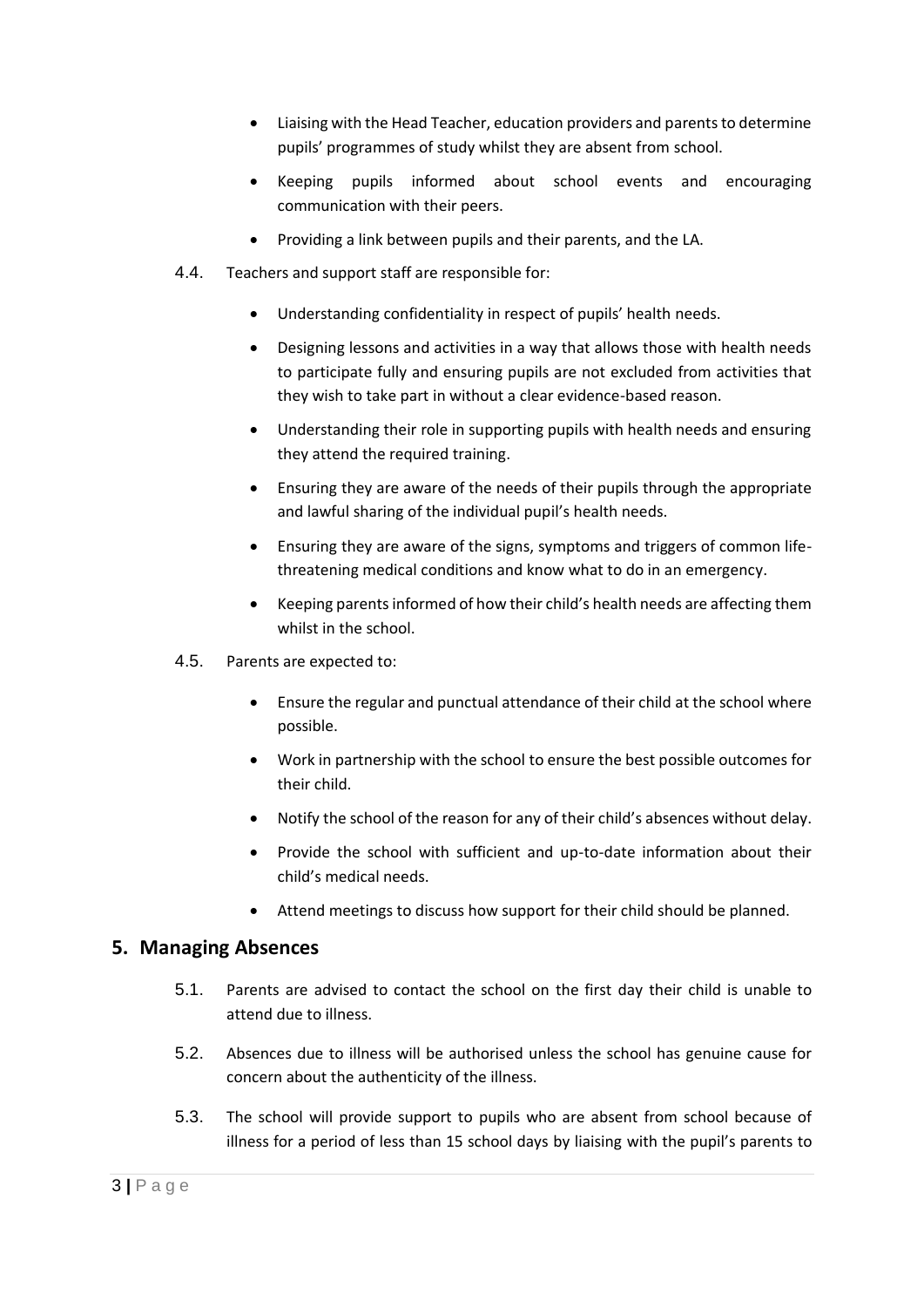arrange schoolwork as soon as the pupil is able to cope with it or part-time education at school. The school will give due consideration to which aspects of the curriculum are prioritised in consultation with the pupil, their family and relevant members of staff.

- 5.4. For periods of absence that are expected to last for 15 or more school days, either in one absence or over the course of a school year, the named person with responsibility for pupils with health needs will notify the LA, who will take responsibility for the pupil and their education.
- 5.5. Where absences are anticipated or known in advance, the school will liaise with the LA to enable education provision to be provided from the start of the pupil's absence.
- 5.6. For hospital admissions, the appointed named member of staff will liaise with the LA regarding the programme that should be followed while the pupil is in hospital.
- 5.7. The LA will set up a personal education plan (PEP) for the pupil which will allow the school, the LA and the provider of the pupil's education to work together.
- 5.8. The school will monitor pupil attendance and mark registers to ensure it is clear whether a pupil is, or should be, receiving education otherwise than at school.
- 5.9. A pupil unable to attend school because of their health needs will not be removed from the school register without parental consent and certification from the school's **medical officer**, even if the LA has become responsible for the pupil's education.

#### **6. Support for Pupils**

- 6.1. Where a pupil has a complex or long-term health issue, the school will discuss the pupil's needs and how these may be best met with the LA, relevant medical professionals, parents and, where appropriate, the pupil.
- 6.2. The LA expects the school to support pupils with health needs to attend full-time education wherever possible, or for the school to make reasonable adjustments to pupils' programmes of study where medical evidence supports the need for those adjustments.
- 6.3. The school will make reasonable adjustments under pupils' individual healthcare plans (IHCPs), in accordance with **the Supporting Pupils with Medical Conditions Policy.**
- 6.4. Pupils admitted to hospital will receive education as determined appropriate by the medical professionals and hospital tuition team at the hospital concerned.
- 6.5. During a period of absence, the school will work with the provider of the pupil's education to establish and maintain regular communication and effective outcomes.
- 6.6. Whilst a pupil is away from school, the school will work with the LA to ensure the pupil can successfully remain in touch with their school using the following methods: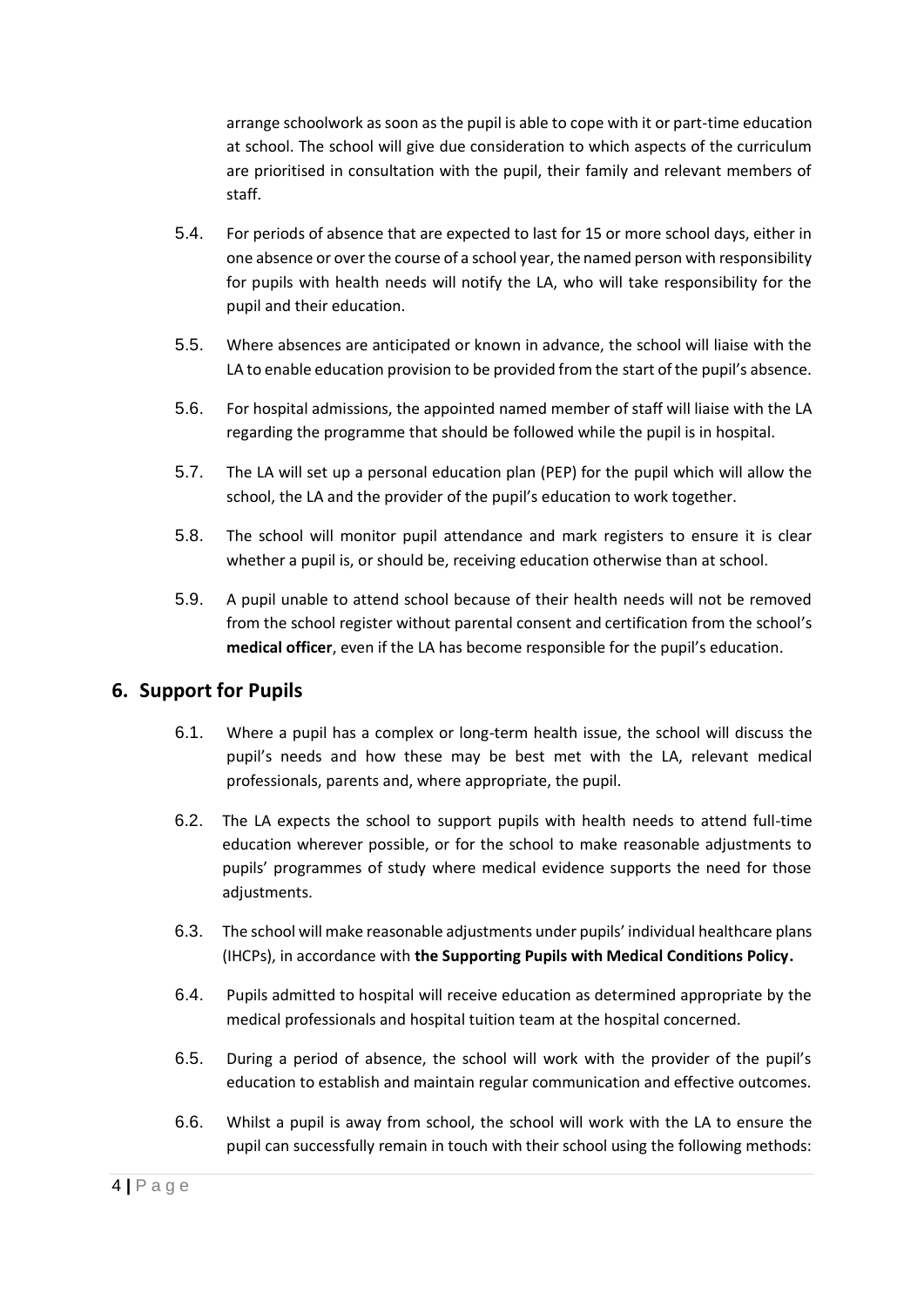- School newsletters
- Emails
- Invitations to school events
- Cards or letters from peers and staff
- 6.7. Where appropriate, the school will provide the pupil's education provider with relevant information, curriculum materials and resources.
- 6.8. To help ensure a pupil with additional health needs is able to attend school following an extended period of absence, the following adaptations will be considered:
	- A personalised or part-time timetable, drafted in consultation with the named staff member
	- Access to additional support in school
	- Online access to the curriculum from home
	- Movement of lessons to more accessible rooms
	- Special exam arrangements to manage anxiety or fatigue

#### **7. Reintegration**

- 7.1. When a pupil is considered well enough to return to school, the school will develop a tailored reintegration plan in collaboration with the LA.
- 7.2. The school will work with the LA when reintegration into school is anticipated to plan for consistent provision during and after the period of education outside school.
- 7.3. As far as possible, the child will be able to access the curriculum and materials that they would have used in school.
- 7.4. If appropriate, the school nurse will be involved in the development of the pupil's reintegration plan and informed of the timeline of the plan by the appointed named member of staff, to ensure they can prepare to offer any appropriate support to the pupil.
- 7.5. The school will consider whether any reasonable adjustments need to be made to provide suitable access to the school and the curriculum for the pupil.
- 7.6. For longer absences, the reintegration plan will be developed near to the pupil's likely date of return, to avoid putting unnecessary pressure on an ill pupil or their parents in the early stages of their absence.
- 7.7. The school is aware that some pupils will need gradual reintegration over a long period of time and will always consult with the pupil, their parents and key staff about concerns, medical issues, timing and the preferred pace of return.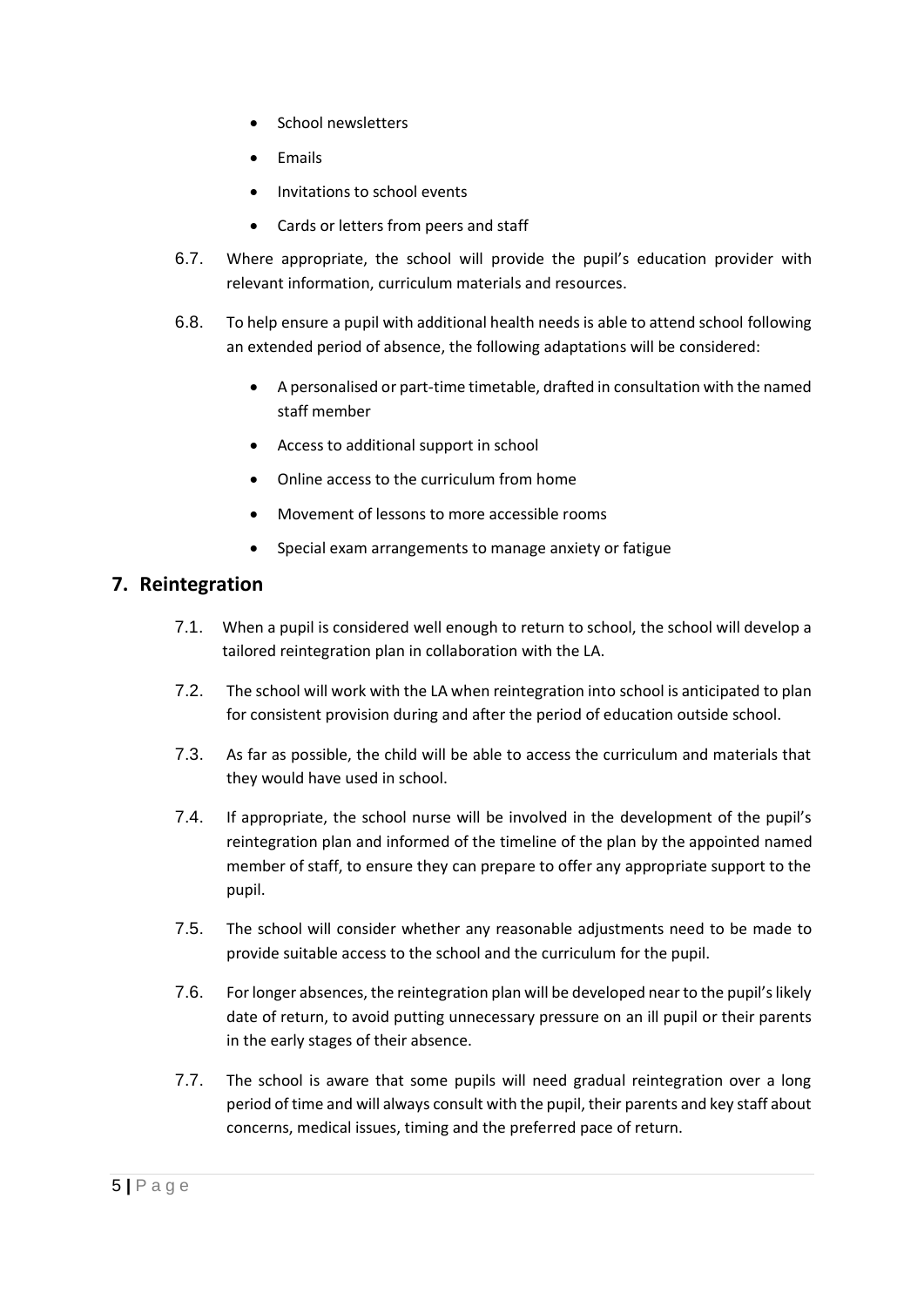- 7.8. The reintegration plan will include:
	- The date for planned reintegration, once known.
	- Details of regular meetings to discuss reintegration.
	- Details of the named member of staff who has responsibility for the pupil.
	- Clearly stated responsibilities and the rights of all those involved.
	- Details of social contacts, including the involvement of peers and mentors during the transition period.
	- A programme of small goals leading up to reintegration.
	- Follow up procedures.
- 7.9. The school will ensure a welcoming environment is developed and encourage pupils and staff to be positive and proactive during the reintegration period.
- 7.10. Following reintegration, the school will support the LA in seeking feedback from the pupil regarding the effectiveness of the process.

#### **8. Information Sharing**

- 8.1. It is essential that all information about pupils with health needs is kept up-to-date.
- 8.2. To protect confidentiality, all information-sharing techniques, e.g. staff noticeboards, will be agreed with the pupil and their parent in advance of being used, in accordance with the Data Protection Policy.
- 8.3. All teachers, TAs, supply and support staff will be provided with access to relevant information, including high-risk health needs, first aiders and emergency procedures.
- 8.4. Parents will be made aware of their own rights and responsibilities regarding confidentiality and information sharing. To help achieve this, the school will:
	- Ensure this policy and other relevant policies are easily available and accessible.
	- Provide the pupil and their parents with a copy of the policy on information sharing.
	- Ask parents to sign a consent form which clearly details the organisations and individuals that their child's health information will be shared with and which methods of sharing will be used.
	- Consider how friendship groups and peers may be able to assist pupils with health needs.
- 8.5. When a pupil is discharged from hospital or is returning from other education provision, the school will ensure the appropriate information is received to allow for